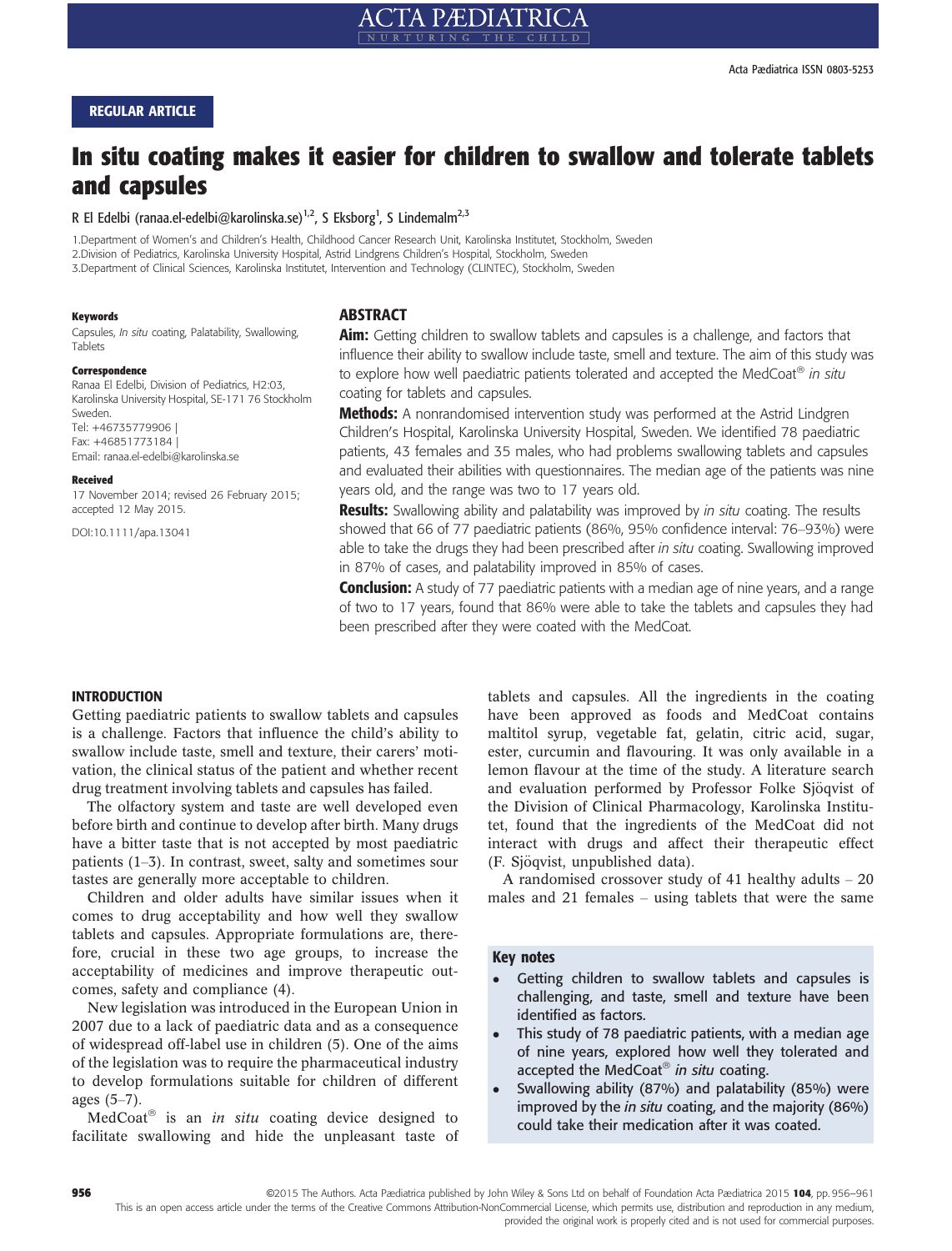size, but had different levels of bitterness, showed that the MedCoat made it easier to swallow the tablets and improved palatability (8). No study has been performed in paediatric patients.

The aim of this study was to evaluate whether the MedCoat *in situ* coating was tolerated and accepted among paediatric patients.

#### MATERIALS AND METHODS

A nonrandomised intervention study was performed between January 2012 and March 2013 at the paediatric emergency and oncology departments at Astrid Lindgren Children's Hospital, Karolinska University Hospital, Sweden. Paediatric patients and/or their parents were informed and asked whether the children could be included in the study. Only prescribed drug treatment was used during the study. The inclusion criteria were paediatric patients aged from two to 18 years old who had difficulty in swallowing tablets and capsules. The patients who were included were categorised into different age groups: preschool children who were two to six years old, children aged seven to 12 years old and adolescents aged 13 to 18 years old (9). Difficulties were classified as hard or very hard to swallow, discomfort or refusal to swallow the tablet or capsule or when the patients or parents stated that the taste of the tablet or capsule was the reason for the refusal. Children were excluded if they had never swallowed tablets and capsules before, were allergic to any ingredient in the MedCoat or had dysphagia or other diseases due to underlying pathology.

The MedCoat in situ coating enables the patient or parents to apply a thin flavoured coating to tablets and capsules before oral administration. The coating makes the tablet or capsule more slippery and easier to swallow. A pharmacist instructed participants on how to use the MedCoat and answered any questions or concerns. The patients or parents were then asked to fill in the first questionnaire about how the child experienced taking medicine without the MedCoat. The duration of the patients' drug treatment determined the number of questionnaires that needed to be filled in. If patients received all or part of their drug treatment at home, questionnaires were given to the patients or parents to be filled in at home and they were then returned to the research team.

Patients or parents evaluated the tolerance of the MedCoat (the facilitation of drug treatment, swallowing ability and drug palatability) either using a simplified form of the Faces Pain Scale–Revised (FPS-R), a variety of facial expressions, or using a numeric score presented in scale form (10).

All the patients' personal information was coded and entered into a database, and no individuals could be directly identified. The study was approved by the local ethical committee (Dnr: 2011/505-31/2).

## Statistical analysis

The statistical analysis was carried out using Kruskal– Wallis, with the Dunn's post hoc test performed for multiple comparisons of independent groups of samples. The Friedman nonparametric ANOVA test and the Dunn's post hoc test were performed for multiple comparisons of dependent groups of samples. The 95% confidence intervals for proportions were calculated (11). Classified data from two independent populations were compared by Fisher's exact test. All statistical tests were two-sided, and the minimum level of statistical significance was  $p < 0.05$ .

## **RESULTS**

We asked 79 paediatric patients who had difficulty in swallowing tablets and capsules to participate in the study, and these comprised 61 from the paediatric emergency department and 18 from the oncology department, Table 1. There was only one refusal, and 78 children were included in the study. The median age was nine years old, and the range was two to 17 years old. Some of the patients or parents did not answer all the questions, Figure 1. There were 17 different oral formulations used in the study, mainly antibiotics and pain relief tablets and capsules, with sizes ranging from 3.6 mm to 18 mm, Figure 2. The reasons given for having difficulty in swallowing the tablets and capsules included their unpleasant taste and size, Table 1.

Before in situ coating, 53 patients took complete tablets, 18 patients took tablets that had been split into smaller sizes, and seven patients did not answer the question.

Many children included in our study were able to swallow tablets and capsules larger than those proposed by the European Medicines Agency, Figure 2.

All paediatric patients included in the study had initially reported a problem with their oral drug treatment, but 66 of the 77 paediatric patients (86%; 95% CI: 76–93%) who commented on the MedCoat reported they were able to

Table 1 Demographic data and reasons for swallowing problems in paediatric patients

| <b>Parameters</b>                     | N             | Preschool<br>children<br>$2-6$ years | Children<br>$>6-12$ years | Adolescents<br>$>$ 12-18 years |
|---------------------------------------|---------------|--------------------------------------|---------------------------|--------------------------------|
| Patients                              | 78            | 27                                   | 26                        | 25                             |
| Male/female                           | 35/43         | 18/9                                 | 10/16                     | 7/18                           |
| Problem swallowing<br>tablet/capsules | 76            | 27                                   | 24                        | 25                             |
| Problem due to big<br>tablet          | 42            | 12                                   | 16                        | 14                             |
| Problem due to rough<br>tablet        | 35            | 10                                   | 14                        | 11                             |
| Problem due to bad<br>taste           | 56            | 22                                   | 17                        | 17                             |
| Problem due to after<br>taste         | 45            | 17                                   | 11                        | 17                             |
| Problem due to less<br>salvia         | $\mathcal{P}$ | $\Omega$                             | 1                         | 1                              |
| General refusal to<br>swallow         | 48            | 21                                   | 15                        | 12                             |
|                                       |               |                                      |                           |                                |

Median age: 9 years (range: 2–17 years).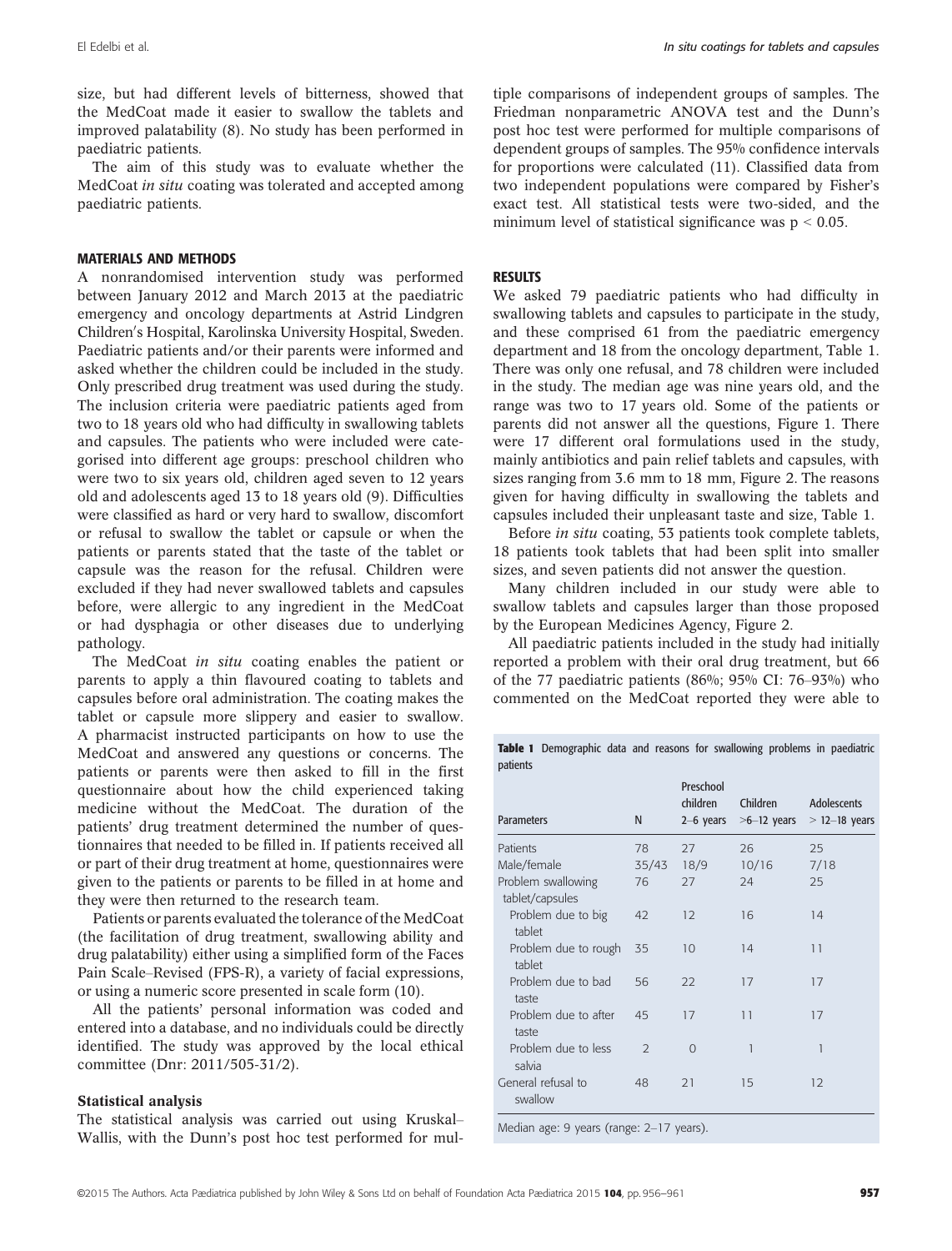



# N (number of patients) = 78 with swallowing problems

Figure 1 Consort flow diagram. The total number of patients who answered the questions concerning drug treatment, swallowing ability and palatability in the two questionnaires.



Figure 2 Tablets and capsules sizes swallowed by different age groups. The longest tablets and capsules sizes that were swallowed by the three study groups before they used the in situ coating. The shaded part of each study groups refers to the size interval proposed by the European Medicines Agency.



Figure 3 Facilitation of in situ coating by the different age groups. All paediatric patients reported difficulty in swallowing tablets and capsules before the use of the *in situ* coating. The striped columns show the number of patients who reported that drug treatment improved, and the open columns show not improved drug treatment after the first in situ coating.

take the drug treatment after *in situ* coating, Figure 3. Similar levels were reported by all three age groups.

Many paediatric patients had difficulties in swallowing tablets and capsules without the in situ coating, and this was more pronounced in children aged two to six years compared to children aged seven to 12 years ( $p = 0.02$ ), Figure 4.

The ability to swallow improved in 68 of 78 patients (87%, 95% CI: 78–94%) after in situ coating, but 14 still had difficulties in swallowing the tablets and capsules, reporting a score of three or four. The improvement did not differ between the age groups ( $p = 0.78$ ), Figure 4.

Without the *in situ* coating, difficulties in swallowing due to drug palatability were most pronounced in the two- to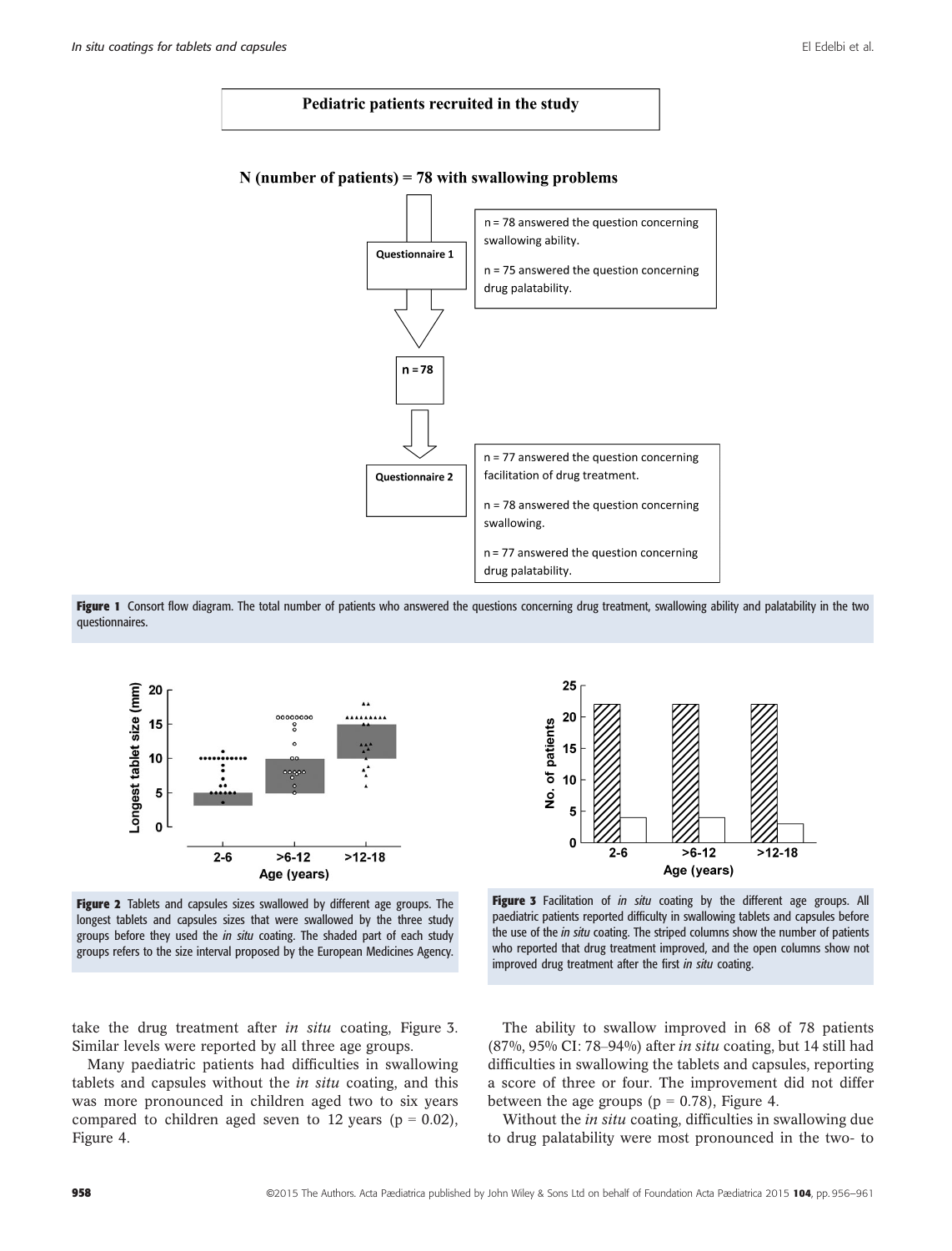

Figure 4 Swallowing ability. (A–C) show swallowing ability before the first in situ coated dose. The open columns show the concerns that patients and parents reported about swallowing ability before the use of the in situ coating. Striped columns show the results after the first in situ coating. Scores for swallowing tablets or capsules range from one to four and refer to: very easy, easy, hard and very hard, respectively. D shows the change in swallowing ability after the first in situ coated dose. A score of zero refers to no change in score, a negative change in the score refers to improvements, and a positive change in the score refers to worsening in swallowing ability.

six-year-old age group ( $p = 0.0009$ ), Figure 5. Drug palatability was improved in 63 of 74 paediatric patients with the coating (85%, 95% CI: 75–92%), and the improvement was most pronounced in children over six years old  $(p = 0.0031)$ , Figure 5. However, 10 patients still had palatability problems after in situ coating, reporting a score of three or four, and one patient felt the in situ coating made palatability worse.

Before the use of the in situ coating, 52 of 78 patients (63%, 95% CI: 55–77%),  $p > 0.99$ , had exactly the same scores for swallowing and palatability, compared with 49 of 74 patients (66%, 95% CI: 54–77%),  $p = 0.57$ , after the in situ coating.

None of the patients found the coating technique very hard to carry out (score of four), 21 patients found it hard (score of three), 36 found it easy (score of two), and 21 found it very easy (score of one).

Seventy patients of 78 repeated the use of in situ coating. Repeated use gave further improvements in the ability to swallow and in drug palatability, most pronounced in children over 6 years of age. Four patients of 70 reported that the drug coating reduced their ability to swallow, and nine of 67 patients reported that the drug palatability was worse with the coating.

#### **DISCUSSION**

The main finding of this study was that coating of tablets and capsules was well tolerated among children and improved overall drug administration. It has been established that children use a similar swallowing method to adults from the age of five, and it has also been suggested that children under six years old find it harder to swallow tablets and capsules (12,13). Despite this, it has been shown that preschool children can swallow tablets at the age of three, with training (14), and our study also found that preschool children could often swallow tablets and capsules before the use of the *in situ* coating. We included patients from the age of two that managed to swallow whole tablets and capsules following *in situ* coating. Initially, all paediatric patients had difficulty in swallowing tablets and capsules, but it was most pronounced in the two- to sixyear-old age group, compared to those aged seven to 12 years ( $p = 0.02$ ).

Children have a well-developed sensory system before birth. Within hours of birth, infants prefer sweet and savoury tastes and reject bitter tastes, a reflection of their basic biology. Some data suggest that exposure to bitter tastes develops postnatally and that children are more sensitive to bitter tastes than adults (1).

The difference in how children experience perception compared to adults remains unknown. Our study found that drug palatability was initially more pronounced in the two- to six-year-old age group compared to all age groups  $(p = 0.0009)$ , Figure 5 and Table 1.

Drug size was reported to be a common reason for swallowing problems in patients of seven years of age or more, Table 1. It has been proposed that acceptable tablet sizes are correlated to age. Preschool children aged two to five years old can swallow small tablets (3–5 mm), children aged six to 11 years old can swallow medium tablets (5–10 mm) and adolescents aged 12–18 years old can swallow large tablets (10–15 mm). No information about capsules has been published (9). Most of the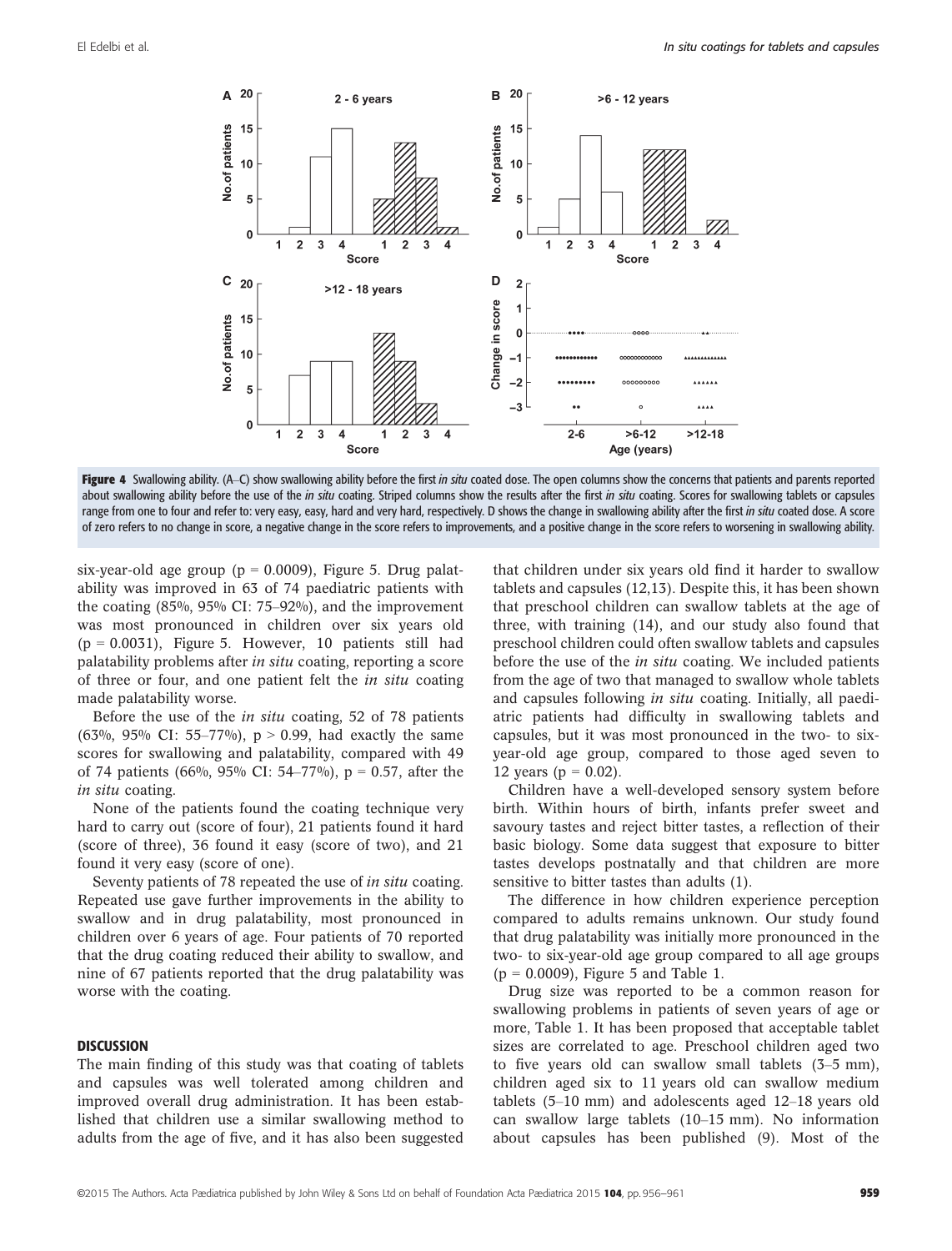

Figure 5 Drug palatability. (A–C) show drug palatability before the first in situ coated dose. The empty columns show what patients/parents reported concerning drug palatability before the use of the in situ coating. Striped columns show the results after the first in situ coating. A score of 1 refers to very good palatability, 2 to good palatability, 3 to bad palatability and 4 to very bad palatability. (D) shows drug palatability after the first in situ coated dose. A score of zero refers to no change in score, a negative change in the score refers to improvements, and a positive change in the score refers to worsening drug palatability.

children in our study, who ranged from two to 17–years of age, managed to swallow tablets and capsules. Many children could swallow significantly larger tablets than the size recommended by the European Medicines Agency, Figure 2 (9). In a clinical situation, tablets and capsules should even be considered as suitable for children who are younger than six years of age. Using an in situ coating improved swallowing and drug palatability in most patients. We did not see any difference in the ability to swallow between the age groups. Drug palatability differed between the groups and was most pronounced in two- to six-year-old patients ( $p = 0.0009$ ). Repeated use of the in situ coating improved the ability to swallow, but it became worse in a few patients. The ability to swallow is an interplay between physiological and psychological factors, and training is not the only solution for improving the swallowing ability. Therefore, we believe that in situ coating could prove a useful tool for initiating drug treatment in children of all ages. However, we did note that one patient with braces had difficulty in swallowing in situ coated tablets because the coating stuck to their braces.

In situ coating of tablets and capsules is easy to carry out, and the patients and parents using the coating found that their technique improved after training and repeated use. Children accepted the lemon taste of the coating, but suggested that a raspberry flavour should also be offered.

The only drawback of this study was that the duration of the treatment after repeated use of the *in situ* coating was not documented, and this could be a crucial factor in the outcome.

The main strength of this study was that the cohort covered a range of ages in two different clinical settings. The majority were recruited in the emergency department before they saw a doctor, and the remainder were already receiving oncology treatment.

#### **CONCLUSION**

Our study of 77 paediatric patients with a median age of nine years found that 86% were able to take the tablets and capsules they had been prescribed after they were coated with the MedCoat. Swallowing improved in 87% of cases and palatability improved in 85%.

## ACKNOWLEDGEMENT

We are grateful to the paediatric nurses at Astrid Lindgren Children's Hospital and pharmacist student Nora Shabo who helped us to conduct the study.

#### FINANCIAL STATEMENT

Financial support was provided through the regional agreement on medical training and clinical research (ALF), project 20130324, between Stockholm County Council and Karolinska Institutet.

#### CONFLICT OF INTERESTS

MedCoat AB supported the study by providing samples and placebo tablets and instructions for training purposes. No funding was received from the company.